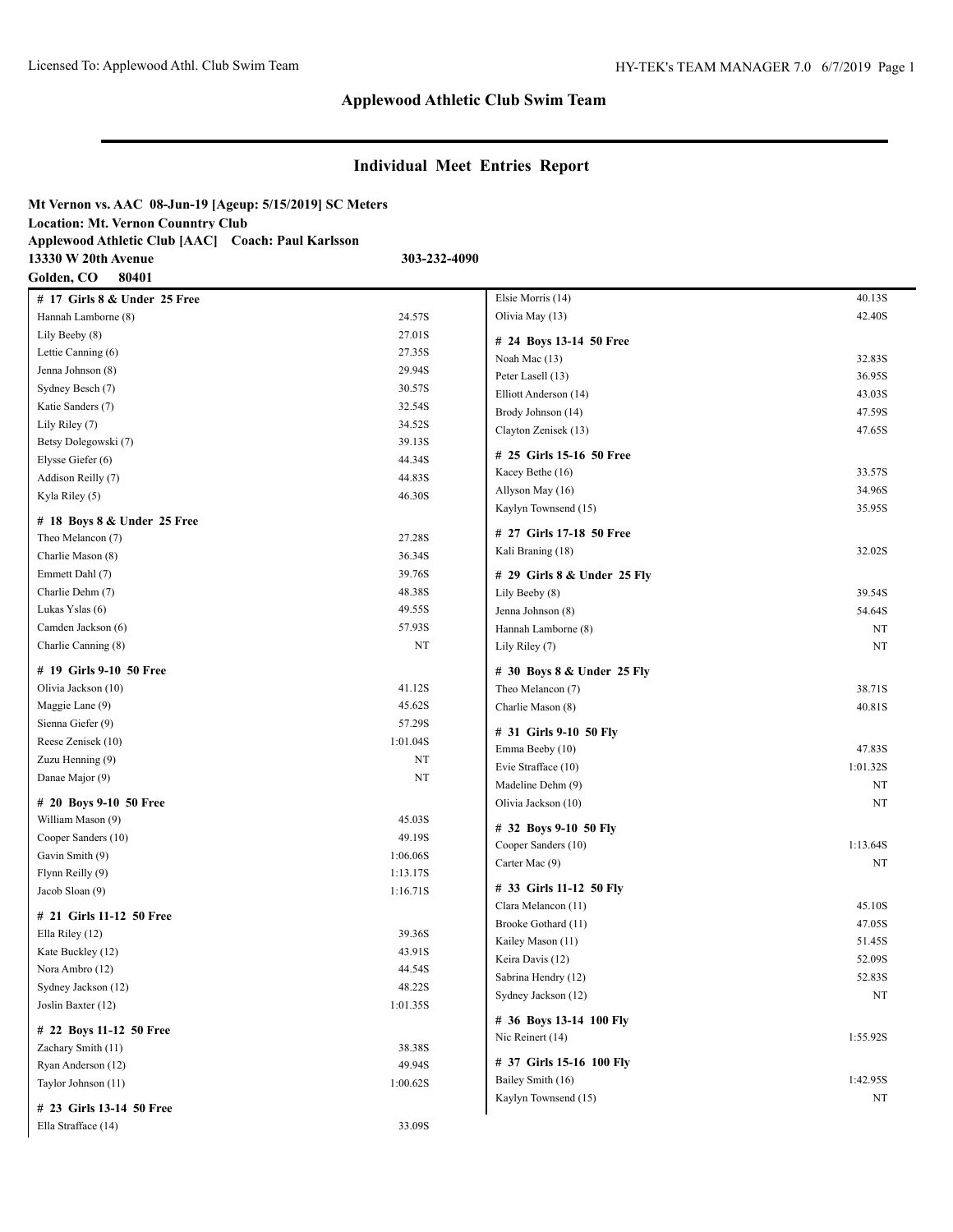### **Individual Meet Entries Report**

#### **Mt Vernon vs. AAC 08-Jun-19 [Ageup: 5/15/2019] SC Meters Applewood Athletic Club [AAC] Coach: Paul Karlsson**

| $\#$ 42 Boys 8 & Under 100 Free |            | Flynn Reilly (9)                    | 1:30.31S        |
|---------------------------------|------------|-------------------------------------|-----------------|
| Jeff Gordon (8)                 | X 2:04.17S | William Mason (9)                   | NT              |
| Theo Melancon (7)               | 2:14.30S   | # 57 Girls 11-12 50 Back            |                 |
| # 43 Girls 9-10 200 Free        |            | Kailey Mason (11)                   | 50.21S          |
| Mia Beeby (10)                  | 4:24.69S   | Kate Buckley (12)                   | 1:08.51S        |
| Sylvie Melancon (9)             | NT         | Joslin Baxter (12)                  | 1:19.02S        |
| # 45 Girls 11-12 200 Free       |            | # 58 Boys 11-12 50 Back             |                 |
| Clara Melancon (11)             | 2:59.30S   | Zachary Smith (11)                  | 55.23S          |
| Sabrina Hendry (12)             | 4:18.10S   | Taylor Johnson (11)                 | NT              |
| Kate Buckley (12)               | 4:23.41S   | # 59 Girls 13-14 100 Back           |                 |
| Nora Ambro (12)                 | 4:42.14S   | Ella Strafface (14)                 | 1:34.53S        |
| # 48 Boys 13-14 200 Free        |            | Lauren Dewar (14)                   | 1:46.33S        |
| Peter Lasell (13)               | 3:11.32S   | Olivia May (13)                     | NT              |
|                                 |            |                                     |                 |
| # 49 Girls 15-16 200 Free       |            | # 60 Boys 13-14 100 Back            |                 |
| Kacey Bethe (16)                | 2:47.07S   | Nic Reinert (14)                    | 1:31.25S        |
| Allyson May (16)                | 3:05.09S   | Cameron Baxter (13)                 | NT              |
| # 50 Boys 15-16 200 Free        |            | Brody Johnson (14)                  | NT              |
| Kobe Braning (16)               | 2:45.39S   | Noah Mac (13)                       | NT              |
| Brad Keller (15)                | 2:47.57S   | Clayton Zenisek (13)                | NT              |
| # 51 Girls 17-18 200 Free       |            | # 61 Girls 15-16 100 Back           |                 |
| Kali Braning (18)               | 2:48.79S   | Allyson May (16)                    | 1:34.15S        |
| Katie Lorenz (17)               | 3:04.05S   | Bailey Smith (16)                   | 1:55.07S        |
|                                 |            | # 62 Boys 15-16 100 Back            |                 |
| # 53 Girls 8 & Under 25 Back    |            | Kobe Braning (16)                   | 1:23.52S        |
| Hannah Lamborne (8)             | X 30.71S   |                                     |                 |
| Sydney Besch (7)                | 30.87S     | # 63 Girls 17-18 100 Back           |                 |
| Lettie Canning (6)              | 33.28S     | Katie Lorenz (17)                   | 1:35.75S        |
| Lily Riley (7)                  | 33.43S     | $# 75$ Girls 8 & Under 25 Breast    |                 |
| Jenna Johnson (8)               | 34.19S     | Jenna Johnson (8)                   | X 1:14.16S      |
| Katie Sanders (7)               | 34.51S     | Lettie Canning (6)                  | NT              |
| Kyla Riley (5)                  | 47.59S     | # 76 Boys 8 & Under 25 Breast       |                 |
| Betsy Dolegowski (7)            | 54.15S     | Jeff Gordon (8)                     | 29.23S          |
| Addison Reilly (7)              | 58.19S     | Charlie Mason (8)                   | 40.46S          |
| Elysse Giefer (6)               | NT         | Charlie Canning (8)                 | NT              |
| # 54 Boys 8 & Under 25 Back     |            | Charlie Dehm (7)                    | NT              |
| Lukas Yslas (6)                 | 39.61S     | Theo Melancon (7)                   | X <sub>NT</sub> |
| Camden Jackson (6)              | 1:28.43S   |                                     |                 |
| Charlie Canning (8)             | NT         | # 77 Girls 9-10 50 Breast           |                 |
| Emmett Dahl (7)                 | $\rm{NT}$  | Emma Beeby (10)                     | 54.63S          |
| # 55 Girls 9-10 50 Back         |            | Sylvie Melancon (9)                 | 57.52S          |
| Olivia Jackson (10)             | 56.87S     | Mia Beeby (10)<br>Madeline Dehm (9) | 1:02.64S<br>NT  |
| Sienna Giefer (9)               | 1:02.91S   |                                     |                 |
| Reese Zenisek (10)              | 1:07.54S   | # 78 Boys 9-10 50 Breast            |                 |
| Zuzu Henning (9)                | NT         | Carter Mac (9)                      | NT              |
| Danae Major (9)                 | NT         | Jacob Sloan (9)                     | NT              |
| # 56 Boys 9-10 50 Back          |            |                                     |                 |
| Cooper Sanders (10)             | 51.31S     |                                     |                 |
|                                 |            |                                     |                 |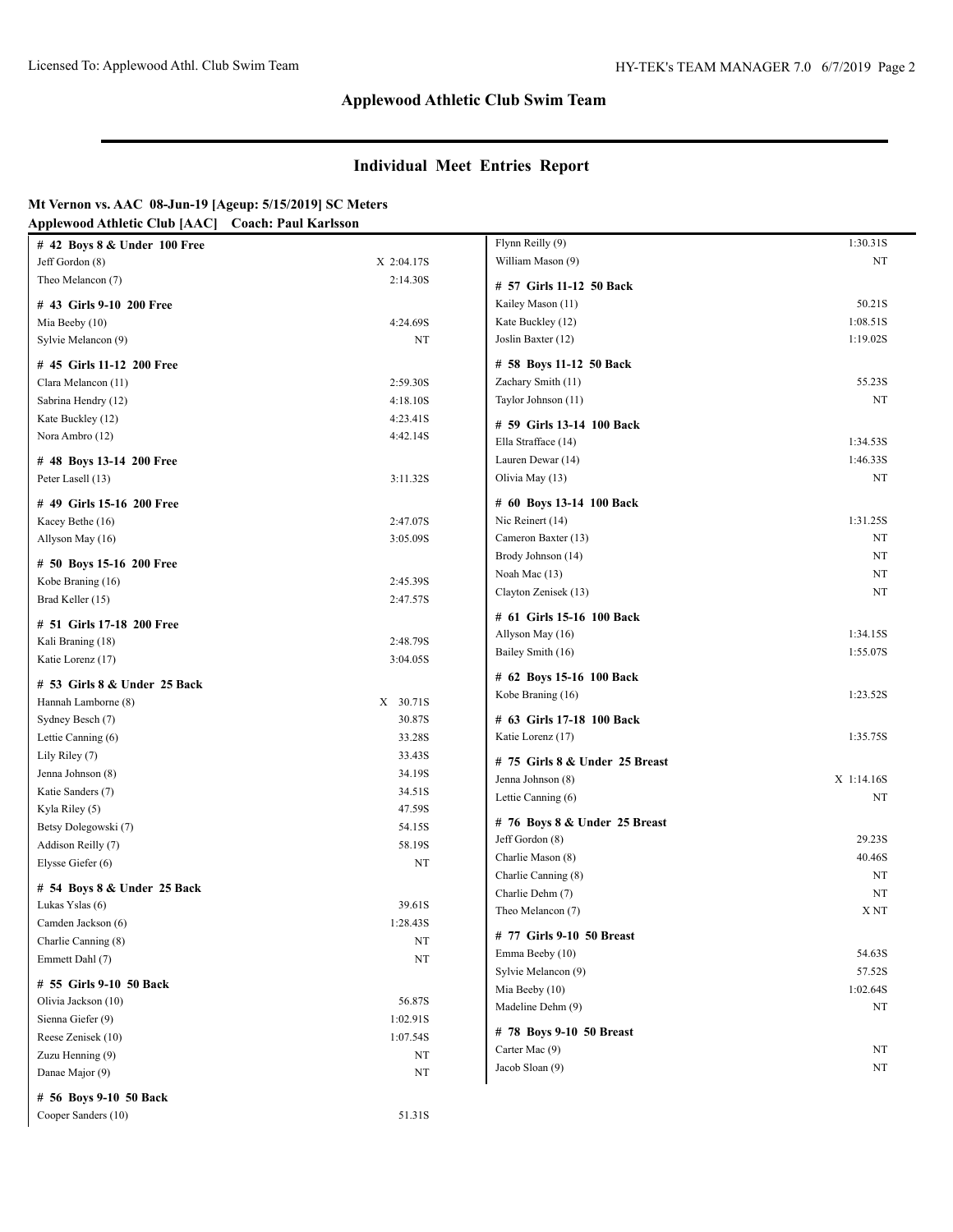# **Individual Meet Entries Report**

| Mt Vernon vs. AAC  08-Jun-19 [Ageup: 5/15/2019] SC Meters |  |
|-----------------------------------------------------------|--|
|                                                           |  |

Ella Strafface (14) 1:13.19S

| # 79 Girls 11-12 50 Breast                     |                 | Olivia May (13)             | 1:43.83S |
|------------------------------------------------|-----------------|-----------------------------|----------|
| Sabrina Hendry (12)                            | 46.56S          | # 94 Boys 13-14 100 Free    |          |
| Nora Ambro (12)                                | 50.75S          | Nic Reinert (14)            | 1:10.24S |
| Clara Melancon (11)                            | 50.93S          | Brody Johnson (14)          | 1:12.87S |
| Sydney Jackson (12)                            | 53.70S          | Peter Lasell (13)           | 1:29.83S |
| Ella Riley (12)                                | 54.94S          | Cameron Baxter (13)         | 1:33.15S |
| Keira Davis (12)                               | 1:26.01S        | Clayton Zenisek (13)        | 1:52.23S |
| # 80 Boys 11-12 50 Breast                      |                 |                             |          |
| Ryan Anderson (12)                             | 55.30S          | # 95 Girls 15-16 100 Free   |          |
|                                                |                 | Bailey Smith (16)           | 1:21.17S |
| # 81 Girls 13-14 100 Breast                    |                 | Kaylyn Townsend (15)        | 1:31.49S |
| Lauren Dewar (14)                              | 2:06.56S        | # 96 Boys 15-16 100 Free    |          |
| Elsie Morris (14)                              | 2:13.69S        | Brad Keller (15)            | 1:11.53S |
| # 82 Boys 13-14 100 Breast                     |                 | Kobe Braning (16)           | 1:19.06S |
| Elliott Anderson (14)                          | 2:10.34S        |                             |          |
| Cameron Baxter (13)                            | NT              | # 97 Girls 17-18 100 Free   |          |
|                                                |                 | Katie Lorenz (17)           | 1:22.26S |
| # 83 Girls 15-16 100 Breast                    |                 | # 99 Girls 8 & Under 100 IM |          |
| Kacey Bethe (16)                               | 1:32.56S        | Lily Beeby (8)              | 2:47.53S |
| # 84 Boys 15-16 100 Breast                     |                 |                             |          |
| Brad Keller (15)                               | 1:39.41S        | #100 Boys 8 & Under 100 IM  |          |
|                                                |                 | Jeff Gordon (8)             | NT       |
| # 85 Girls 17-18 100 Breast                    |                 | #101 Girls 9-10 100 IM      |          |
| Kali Braning (18)                              | 1:28.90S        | Emma Beeby (10)             | 1:50.17S |
| # 87 Girls 8 & Under 50 Free                   |                 | Maggie Lane (9)             | 1:55.94S |
| Hannah Lamborne (8)                            | 1:05.55S        | Sylvie Melancon (9)         | 1:58.63S |
| Sydney Besch (7)                               | NT              | Evie Strafface (10)         | 2:11.33S |
| Lettie Canning (6)                             | X <sub>NT</sub> | Mia Beeby (10)              | 2:18.19S |
|                                                |                 | #102 Boys 9-10 100 IM       |          |
| # 88 Boys 8 & Under 50 Free<br>Jeff Gordon (8) | 1:16.52S        | William Mason (9)           | 1:54.53S |
|                                                |                 |                             |          |
| Charlie Dehm (7)                               | 1:47.39S<br>XNT | #103 Girls 11-12 100 IM     |          |
| Charlie Canning (8)                            |                 | Brooke Gothard (11)         | 1:35.16S |
| Lukas Yslas (6)                                | NT              | Ella Riley (12)             | 1:36.31S |
| # 89 Girls 9-10 100 Free                       |                 | #104 Boys 11-12 100 IM      |          |
| Maggie Lane (9)                                | 1:37.20S        | Ryan Anderson (12)          | 2:10.98S |
| Evie Strafface (10)                            | 1:39.63S        |                             |          |
| Madeline Dehm (9)                              | 1:51.91S        | #105 Girls 13-14 200 IM     |          |
| Reese Zenisek (10)                             | 2:29.40S        | Lauren Dewar (14)           | NT       |
| # 90 Boys 9-10 100 Free                        |                 | Elsie Morris (14)           | NT       |
| Carter Mac (9)                                 | 2:30.53S        | #106 Boys 13-14 200 IM      |          |
| Flynn Reilly (9)                               | 2:57.68S        | Elliott Anderson (14)       | NT       |
|                                                |                 | Noah Mac (13)               | NT       |
| # 91 Girls 11-12 100 Free                      |                 |                             |          |
| Brooke Gothard (11)                            | 1:20.18S        |                             |          |
| Kailey Mason (11)                              | 1:40.09S        |                             |          |
| Keira Davis (12)                               | 1:42.99S        |                             |          |
| Joslin Baxter (12)                             | 2:37.78S        |                             |          |
| # 93 Girls 13-14 100 Free                      |                 |                             |          |
|                                                |                 |                             |          |